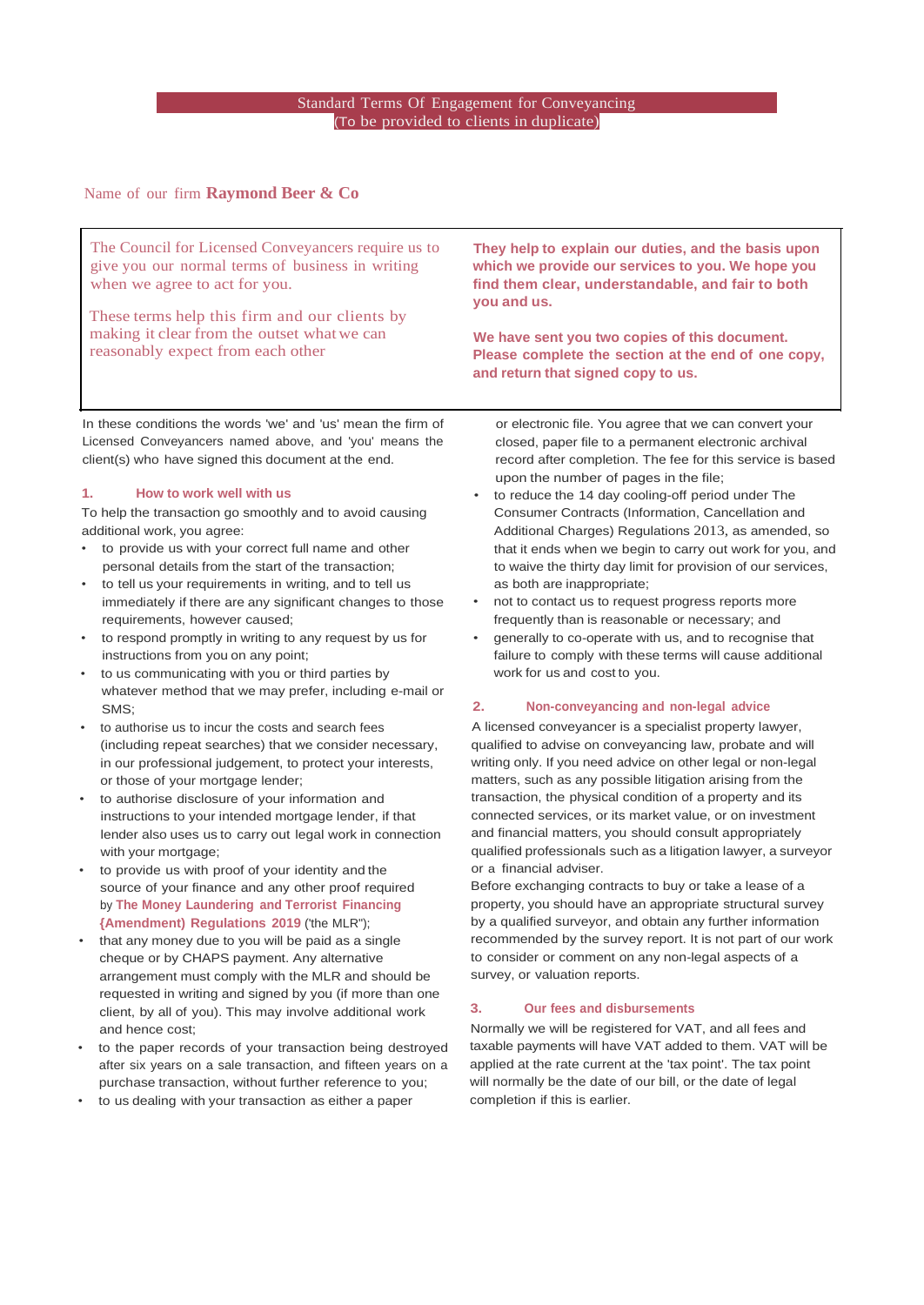We will provide you with a written estimate of the fees, disbursements, any other costs and VAT that are expected to apply to your transaction, or the work carried out for you. Fee estimates usually refer to 'disbursements'. These are payments we expect to make on your behalf during a transaction. They may be significant expenses, such as stamp duty land tax, land registry fees, local and other search fees. Disbursements are charged to you at cost, with no mark up, and our fee invoice, or financial statement will setout disbursements separately from the professional fees. In addition, there will often be some unexpected costs, searches, insurances or other disbursements. We will tell you about these charges if they arise.

#### **4. Changes to our fees**

Sometimes we will have to change our fee estimate. This might be because:

the value of the transaction, or the nature of the work, turns out to be different from what we expected; or

• the amount of time, work, or skill required to carry out the transaction is significantly more than we initially expected, or something complex arises; or

the work needs to be done more quickly than normal; We will tell you in writing about any need to revise the original fee estimate, when any such change is appropriate or as soon as practical afterwards. If you disagree with the change in fees, you should write to us promptly with your reasons.

#### **5. Aborted transactions - our fees**

If, for any reason, a transaction does not continue to completion, we will tell you in writing of our charges made for the work we have done, and the disbursements that we have paid out.

Our charges will reflect the amount of work done and thetime taken. They will be based either on the notified rate of charge, or a proportion of the estimated fee, corresponding to how much work was done.

#### **6. Payment of our fees**

Our fee invoice is payable when you receive it, and you agree that we may deduct it from any money we hold on completion of your transaction, such as the proceeds of sale.If not paid after 30 days, we will be entitled to charge you interest, as described in paragraph 15 below.

#### **7. Payments on account**

We may ask you to provide a payment on account of fees and disbursements, either at the outset (to cover such expenses as local search fees), or at any time during the transaction, especially if it is, or is likely to become, unusually lengthy, complicated or expensive.

#### **8. Stamp Duty Land Tax (SDLT) or LlT (Wales)**

Most buyers of freehold or leasehold property must submit a Stamp Duty Land Tax Return (or in Wales, a Land Transaction Tax Return) to HMRC/WRA, and pay SD LT/LT.T on the consideration for the purchase within 14 days of the

effective date of the transaction. We may agree to submit the tax return for you as your 'tax agent'. We may make a separate charge for this, that will be shown on our fee estimate. This fee will not include our charges for dealing with any investigation or enquiry into the tax return by HMRC. If there is such an investigation, or if your transaction is complex, we may also suggest you obtain independent tax advice.

#### **9. Conveyancers undertakings**

If we are asked to give a professional undertaking to help your transaction proceed (other than an undertaking given in standard conveyancing protocols) we will be entitled to charge you a reasonable fee for providing this personal commitment.

This is because such an undertaking is a binding pledge that we will be personally liable to fulfil. It is usually a promise to another lawyer to take a particular action - often to pay money. We may need to ask you for money as security before giving an undertaking. We will tell you in writing beforehand of any such charge, and whether we willrequire any money from you.

#### **10. Commissions**

We will tell you in writing if we expect to pay, or receive, a commission, or other benefit, due to your introduction to us as a client, or from introducing you to another person with whom you do business, and what that commission will be. In accepting these terms, you give consent for us to pay or keep such commission or benefit.

#### **11. No special deposit accounts or interest**

We are not required to open any special deposit account, or to account to you for any interest that accrues, or ought to accrue, on money received from you, or on your behalf.

#### **12. Your mortgage conditions**

If you need a mortgage, you will have to sign your lender's mortgage deed and other document s. We will explain these to you, and your liabilities under them. However, it is your responsibility, before exchanging contracts, to comply with the terms and conditions in your mortgage lender's letter of offer. In particular, you should be aware of how much money may be deducted, withheld or due in penalties, or interest, on early repayment of your mortgage.

If you have difficulty in understanding the terms of your lender's mortgage offer, you should ask us to explain them. Otherwise, we will assume that you understand and accept all the terms and conditions of your lender's offer. Unless you have formally accepted your mortgage offer, our request to your lender for your mortgage funds on completion acts as your formal acceptance of the offer of mortgage by your lender. It also brings to any end any 'reflection period' (see paragraph 23 below). Your authority to us to exchange contracts will be treated as confirmation that you wish to proceed with the mortgage and will bring the reflection period to an end.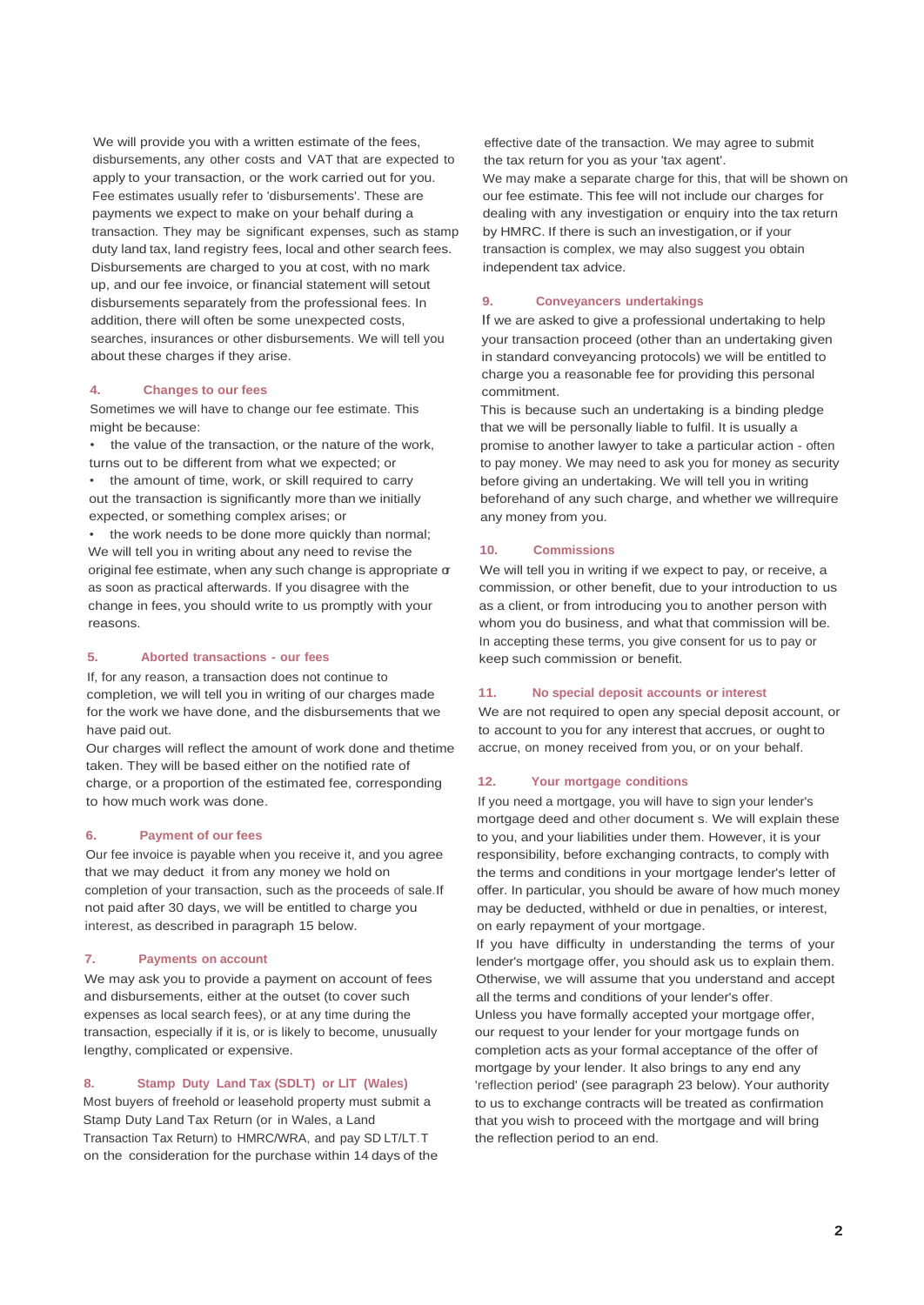#### **13. Fees for dealing with the mortgage**

When we deal with the grant or repayment of a mortgage, the lender will require us to carry out certain work for them as well as for you. They normally require you, the borrower, to pay our legal fees for this work. If this happens, we will give you a written estimate of the lender's legal fees that you will have to pay. Often this is set out in the lender's offer of mortgage to you.

If your mortgage lender chooses a different conveyancing firm to deal with its legal work, it is normal for the lender to require you to pay that other firm's separate charges, as well as our fees. We will tell you what the chargeswill be as soon as we know what they are.

#### **14. Money needed in plenty of time for completion**

Conveyancing transactions can only be completed using money that has been 'cleared' by the conveyancer's bank. This means that the money is actually in our account, and is not in the process of 'clearing' between the paying bank and

the receiving bank. Giving us a cheque, the day before will not work. You must ensure that any money we need from you to

complete your transaction is paid to us (normally from a UK bank account in your name) by direct bank transfer or by cheque so that it can be 'cleared' by the date it is needed. We must receive this money by a specified time, date and method of payment. If payment is made by cheque, this will normally mean it will not 'clear' until noon on the sixth working day (excluding, weekends and bank holidays) after we receive and bank your cheque. If clearance is delayed because you make the payment to us later than agreed, or by inappropriate means, we will not be liable for any further delay or loss that arises from this, for as long as your funds remain un-cleared.

#### **15. Payment of our fees on completion**

It is standard legal practice that the fees and disbursements due to us will to be paid and cleared on or before the date of completion. If we hold money belonging to you, we will deduct payment of our bill from it after sending you a financial statement. You agree to this practice by accepting these terms.

If we do not hold your money, or not enough of it to payour bill, then you must provide us with the required extra money as 'cleared funds' before the date of completion, in accordance with paragraph 14 above.

If you delay paying us any money we need from you, as shown on our financial statement to you, by 30 days or more, then we may charge you daily interest. This will be at the rate of 2% per month, or part month, compounded monthly, from the date of the financial statement until the date we receive the outstanding money from you as cleared funds.

#### **16. 2 weeks between exchange and completion**

If you are buying a property with a mortgage, we will normally tell you to allow at least **ten working days** between exchange of contracts and legal completion.

This is a reasonable time to deal with all the pre-completion searches and formalities (including obtaining cleared funds from your mortgage lender and, if necessary, from you), and to make sure that all parties are fully protected at completion. Your lender will require us to hold all necessary stamp duty land tax and land registry fees as cleared funds by the proposed completion date, or to delay completion until we have all the money needed.

#### **17. Expedition fee if under 10 days to prepare**

If you tell us to arrange for the completion date to be less than ten working days after the date of exchange of contracts, we will be entitled to charge you an extra fee for expediting your transaction (taking special steps to act with speed and to co-ordinate with others to do so). We will tell you how much this extra fee will be in writing before we exchange contracts. In such circumstances, we will not be liable for any losses arising from a delay in completion beyond the specified date, provided we have us6d reasonable professional skill in attempting to complete on the date set for completion.

#### **18. Check by certification bodies**

If we operate a practice management system to a quality standard (such as BS EN ISO 9002), the certification body has to check from time to time that our practice conforms to thestandard, by inspecting a random sample of clients' files.This process is essential and is strictly confidential. However, if you object to this, you must write to us and ask us to exclude your file from the sample.

#### **19. Breakdown of trust**

If the relationship of trust and mutual respect that needs to exist between a lawyer and a client irretrievably breaks down, and we cannot reasonably obtain instructions from you, then we can ask you to appoint alternative legal representatives, and we will take no further steps for you on the transaction, provided that in doing so your transaction is not seriously prejudiced. If we stop acting for you in this way, paragraph 5 of these conditions will apply, and we will send you an invoice for our fees and charges until that point.

#### **20. Client Confidentiality & the NCA**

We are under a general professional and legal obligation to keep your affairs private and confidential. However, we are required, by current legislation, to make a report to the National Crime Agency ('NCA') where we know or suspect that a transaction involves Money Laundering or Terrorist Financing.

By instructing us to act on your behalf in accordance with these terms of engagement, you give us irrevocable authority to make a disclosure to NCA if we consider it appropriate.

You agree that this authority overrides any confidentialityor entitlement to legal professional privilege. We will be unable to tell youif we have made a report.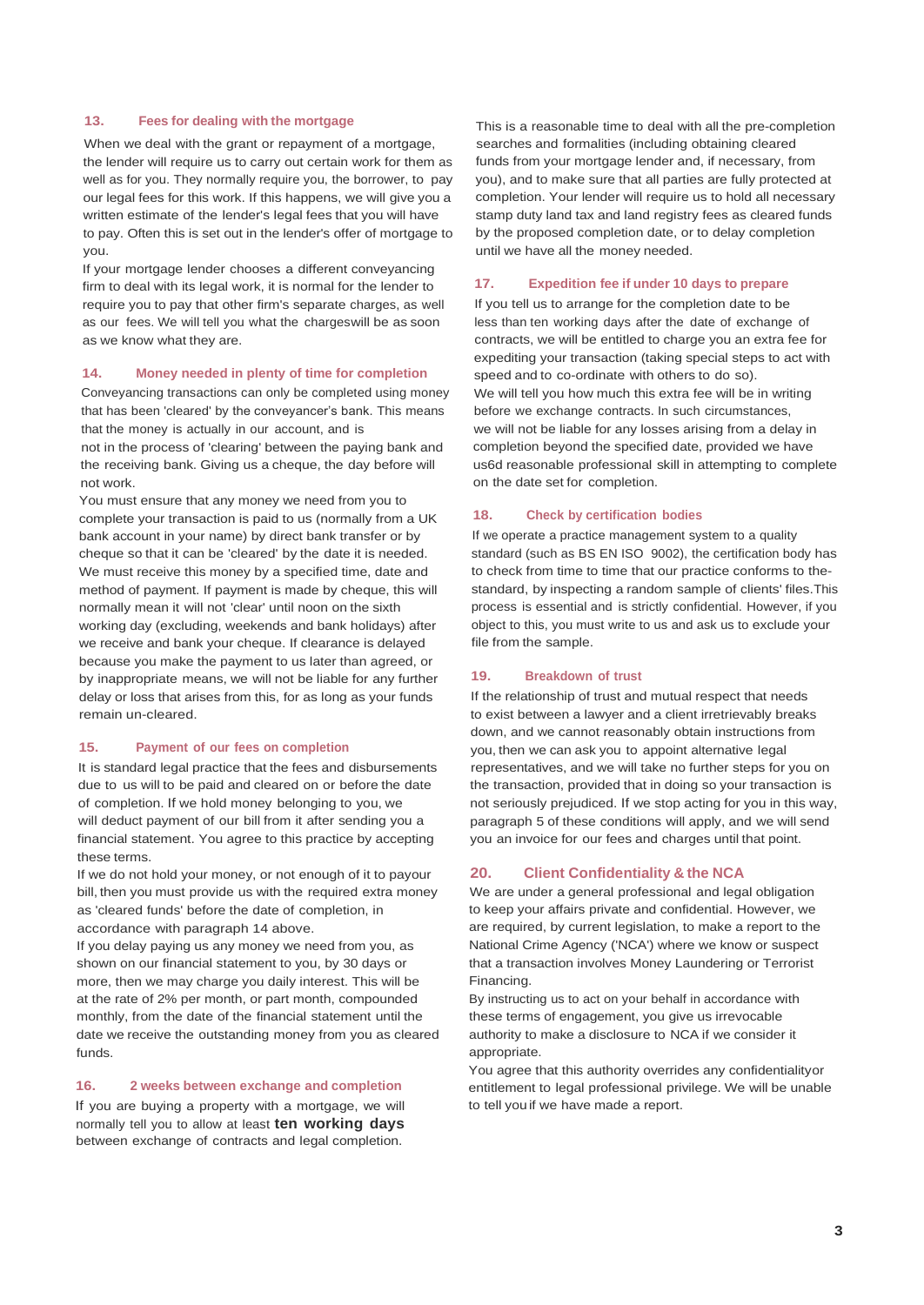#### **21. Client Confidentiality - other parties**

We may record all telephone calls and these may be used for training purposes. Any information disclosed by you to us cannot be disclosed to a third party without your permission and we have a legal obligation to protect your information as set out in the Data Protection Act 2018 and the Regulations.

We may be asked by the Estate Agent or other third party e.g. lenders, solicitors, brokers, our indemnity insurers, regulatory bodies, the police, etc., to share information with them.

We may also publish progress of your transaction on an online Case Tracking website. You are consenting to this arrangement and authorising us to pass on information on the progress of your transaction, which may be controlled by the Data Protection Act 2018, to a third party.

You also consent to your rights of confidentiality and legal professional privilege being waived, if information on your file of papers is requested by such third parties.

We will always act in your best interest and

independently of any third party. If any conflict of interest arises, we will advise you immediately and may have to cease acting.

#### **22. Complaints or difficulties**

We aim to resolve any complaint you have about the service we have given you as quickly as possible. Please ask for a copy of our Complaints Procedure if you do not already have a copy.

If you are not satisfied with the outcome of our Complaints Procedure, then you have the right to complainto the Legal Ombudsman.

You must make such a complaint to the Legal Ombudsman within six years from the date of the act or omission arising, and three years from the date that you should reasonably know that there are grounds for complaint.

You may also refer your complaint to the Legal Ombudsman if we have not resolved your complaint writing 8 weeks of the complaint being made. You can contact the Legal Ombudsman at www.legalombudsman. org.uk, tel: 0300 555 0333, or by post to PO Box 6806, Wolverhampton, WV1 9WJ. Your complaint can be referred to the Ombudsman at any time up to 6 months after receipt

of our written response to your complaint. If you make a valid claim against us for a loss arising out of work for which we are legally responsible, and we are unable to meet the liability in full, you may be entitled to claim from the compensation fund administered by the Council for Licensed Conveyancers at

[www.conveyancer.org.uk,](http://www.conveyancer.org.uk/) tel: 020 3859 0904, or by post to Council for Licensed Conveyancers at WeWork 131 Finsbury Pavement London EC2A 1NT

Alternative complaints bodies exist such as **ProMediate (www.promediate.co.uk)** tel: 0203 621 3908, should both you and our firm agree.

#### **23. Financial services and title insurance**

We are not authorised by the Financial Conduct Authority. However, we are included in the register maintained by the **Financial Conduct Authority [\(www.fca.org.uk/](http://www.fca.org.uk/)**

**firms/financial-services-register)** so that we can carry on Insurance Mediation Activities, which is broadly advising on, selling and administration of insurance contracts including defective title insurance. This part of our business, including arrangements for complaints or redress if something goes wrong, is regulated by the Council for Licensed Conveyancers.

If it is necessary during the course of your conveyancing transaction for any defective title insurance to be put in place, note that we only arrange such insurance through a limited group of suppliers, and we are not contractually obliged to conduct Insurance Mediation Activity in this way. We will not put in place any such insurance without contacting you, and explaining to you the costs, and the reasons for doing so.

We will not give advice on the basis of a fair analysis of the market, and on request we will provide you with the list of insurance agents or companies that we deal with, and who we choose from.

We do not have any holding, direct or indirect, representing more than 10% of the voting rights or of the capital in an insurance undertaking.

No insurance undertaking or parent of any insurance undertaking has a holding, direct or indirect, representing more than 10% of the voting rights or of the capital in our firm.

#### **24. The Consumer Contracts (Information, Cancellation And Additional Payments) Regulations 2013**

The Consumer Contracts (Information, Cancellation and Additional Payments) Regulations 2013 provides you with a right to cancel your instructions to us within 14 days without giving any reason. The cancellation period will expire after 14 days from the date given on our covering letter. To exercise the right to cancel, you must inform us of your decision to cancel this contract by a clear statement(e.g. letter sent by post, fax or email). You may use the model cancellation form (as set out below), but this is not obligatory.

I/We[\*] hereby give notice that I/We[\*] cancel my/our[\*] contract for the provision of the following conveyancing of *[insert address of sale and/or purchase property],* received on *{enter date of the covering letter].*

Name of consumer(s), Address of consumer(s),

Signature of consumer(s) *[only if this form is notified on paper],*

Date.

*[\* Complete as appropriate].*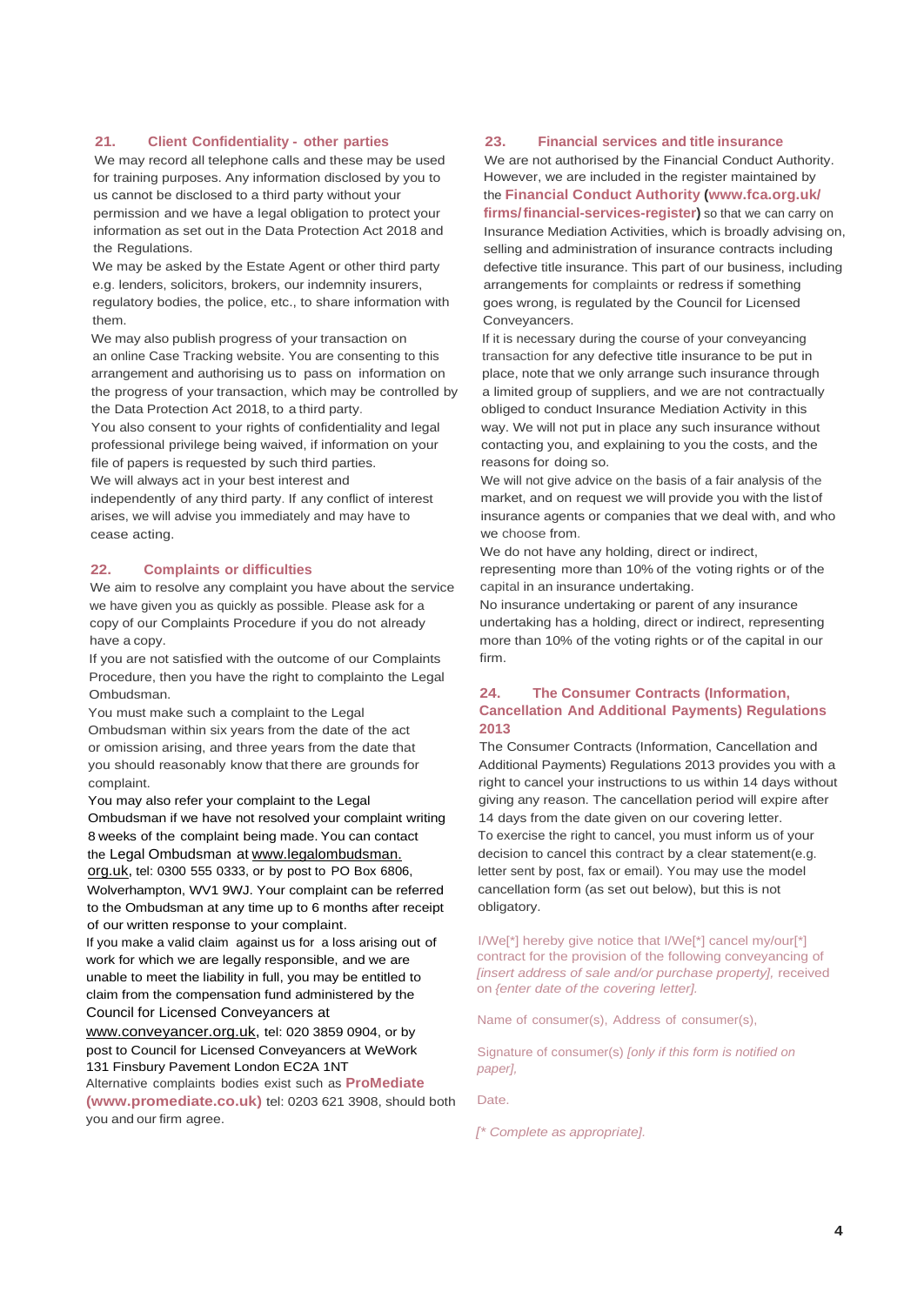#### **25. Effects of cancellation**

If you cancel this contract, we will repay to you all payments received from you. We will make the repayment without undue delay, and not later than 14 days from the day on which you tell us that you have decided to cancel this contract. We will make the repayment to you using BACS transfer or bank transfer, unless you have expressly agreed otherwise; in any event, we will not charge you for making the repayment. However, the nature of conveyancing work is such that we will need to start work, and therefore incur charges, on your behalf before the cancellation time period has expired.

So that we can start that work, you must sign the declaration below to show that you expressly request us to start working on your case during the cancellation period, and that you agree that we will incur third party costs on your behalf, and that these costs will not be repaid to you ifyou subsequently cancel the contract.

#### **26. Our Regulator**

We are regulated by the **Council For Licensed Conveyancers** (CLC). You can find full details of the CLC Regulations at **[www.clc-uk.org.](http://www.clc-uk.org/)** at WeWork 131 Finsbury Pavement London EC2A 1NT

We are insured by insurers who have joined the CLC's Participating Insurers Agreement, such as the Society of Licensed Conveyancers Policy Scheme.

We are neither qualified nor insured to advise you on your financial arrangements, the structure of the property,the tax implications, or other aspects of the law that is not directly related to conveyancing.

You will need to instruct an appropriate specialist if you need advice you on these areas, such as a Financial Adviser, Surveyor, or Tax Adviser.

## **ALL CLIENT(S) MUST COMPLETE THE FORM BELOW.**

### **Please then return the signed copy of this form to us**

(Another copy of these terms and conditions is enclosed for you to keep for future reference).

#### **I/We accept these terms of engagement.**

**I/We appoint you as our tax agent to submit our SDLT or LTT Land Transaction Return.**

**I/We request you to start work immediately and agree that we will incur third party costs that will not be repaid to us if we subsequently cancel our contract with you.**

| Each client must write<br>their full name in capitals<br>in the box below | Each client must sign<br>their signature in the<br>box below | <b>Date</b> |
|---------------------------------------------------------------------------|--------------------------------------------------------------|-------------|
| 1.                                                                        |                                                              |             |
| 2.                                                                        |                                                              |             |
| 3.                                                                        |                                                              |             |
| 4.                                                                        |                                                              |             |